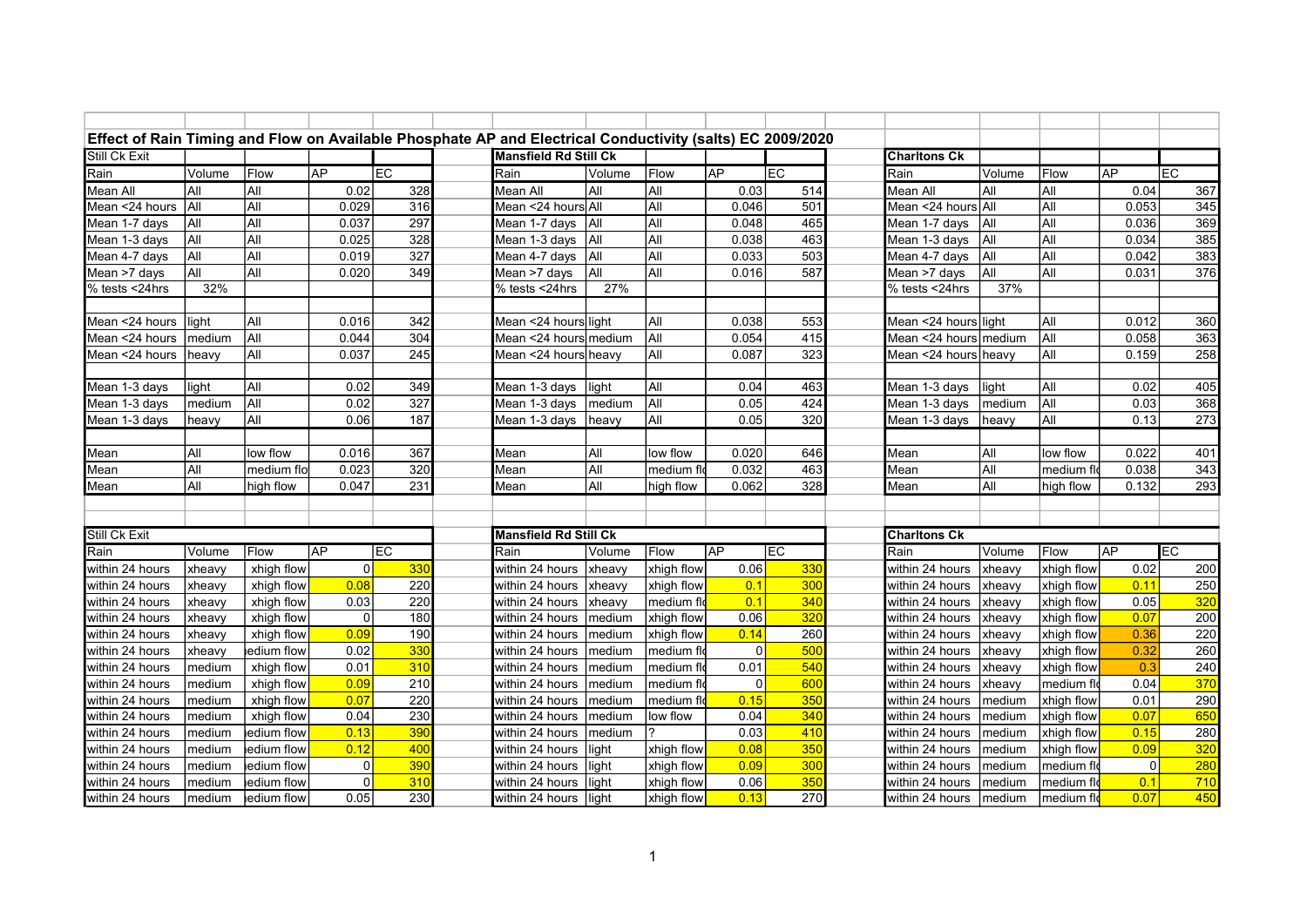| within 24 hours | medium | edium flow          | $\mathbf 0$  | 290 | within 24 hours | llight         | medium flo | 0.02           | 560             | within 24 hours | medium | medium flo          | $\overline{0}$ | 360 |
|-----------------|--------|---------------------|--------------|-----|-----------------|----------------|------------|----------------|-----------------|-----------------|--------|---------------------|----------------|-----|
| within 24 hours | medium | <b>l</b> edium flow | 0.11         | 200 | within 24 hours | light          | medium flo | 0.02           | 450             | within 24 hours | medium | Imedium fl          | 0.01           | 350 |
| within 24 hours | medium | edium flow          | 0            | 350 | within 24 hours | light          | medium flo | 0.09           | 420             | within 24 hours | medium | medium fl           | 0.06           | 310 |
| within 24 hours | medium | ledium flow         | $\mathbf{0}$ | 390 | within 24 hours | ight           | medium flo | 0.02           | 490             | within 24 hours | medium | lmedium flo         | 0.04           | 320 |
| within 24 hours | medium | edium flow          | 0.01         | 290 | within 24 hours | ight           | medium flo | $\Omega$       | 560             | within 24 hours | medium | medium fl           | 0.1            | 240 |
| within 24 hours | medium | low flow            | $\Omega$     | 410 | within 24 hours | light          | medium flo | 0.01           | 550             | within 24 hours | medium | medium fle          | $\Omega$       | 340 |
| within 24 hours | medium | ?                   | 0.07         | 250 | within 24 hours | light          | low flow   | 0.02           | 340             | within 24 hours | medium | medium fle          | 0.1            | 370 |
| within 24 hours | light  | xhigh flow          | 0.09         | 250 | within 24 hours | light          | low flow   | 0.04           | 780             | within 24 hours | medium | medium flo          | 0.07           | 320 |
| within 24 hours | light  | edium flow          | $\mathbf 0$  | 270 | within 24 hours | light          | low flow   | 0.04           | 740             | within 24 hours | medium | medium flo          | 0.02           | 370 |
| within 24 hours | light  | edium flow          | $\mathbf 0$  | 350 | within 24 hours | light          | low flow   | 0.01           | 740             | within 24 hours | medium | medium fle          | 0.05           | 320 |
| within 24 hours | light  | edium flow          | $\mathbf 0$  | 330 | within 24 hours | light          | low flow   | 0.02           | 620             | within 24 hours | medium | medium flo          | 0.06           | 340 |
| within 24 hours | light  | ledium flow         | 0.04         | 270 | within 24 hours | light          | low flow   | 0              | 780             | within 24 hours | medium | medium flo          | 0.06           | 320 |
| within 24 hours | light  | edium flow          | $\mathbf{0}$ | 340 | within 24 hours | ight           | low flow   | $\Omega$       | 530             | within 24 hours | medium | ∣medium flḋ         | 0.1            | 310 |
| within 24 hours | light  | ledium flow         | 0.02         | 300 | within 24 hours | light          | low flow   | 0.07           | 520             | within 24 hours | light  | medium flo          | 0              | 340 |
| within 24 hours | light  | edium flow          | 0            | 360 | within 24 hours | light          | low flow   | $\Omega$       | 660             | within 24 hours | light  | ∣medium fl          | 0.02           | 310 |
| within 24 hours | light  | ledium flow         | $\mathbf{0}$ | 390 | within 24 hours | light          |            | 0.06           | 590             | within 24 hours | light  | medium flo          | $\Omega$       | 370 |
| within 24 hours | light  | low flow            | $\mathbf{0}$ | 370 | within 24 hours | light          |            | 0.03           | 840             | within 24 hours | light  | medium fld          | 0.01           | 370 |
| within 24 hours | light  | low flow            | 0.05         | 330 | within 24 hours | light          | ?          | 0.03           | 590             | within 24 hours | light  | medium flo          | 0.01           | 310 |
| within 24 hours | light  | Low flow            | 0.03         | 390 | within 24 hours | light          |            | 0.03           | 700             | within 24 hours | light  | medium flo          | 0.06           | 300 |
| within 24 hours | light  | low flow            | 0.01         | 380 |                 | $\overline{2}$ | medium flo | 0.07           | 350             | within 24 hours | light  | ∣medium fl          | 0.04           | 360 |
| within 24 hours | light  | low flow            | $\mathbf{0}$ | 380 | 4-7 days        | xheavy         | xhigh flow | 0.08           | 410             | within 24 hours | light  | low flow            | 0              | 350 |
| within 24 hours | light  | low flow            | $\mathbf 0$  | 370 | 4-7 days        | xheavy         | low flow   | $\Omega$       | 620             | within 24 hours | light  | low flow            | 0.03           | 350 |
| within 24 hours | light  | low flow            | $\mathbf 0$  | 360 | 4-7 days        | medium         | xhigh flow | 0.04           | 340             | within 24 hours | light  | low flow            | 0              | 350 |
| within 24 hours | light  | low flow            | $\mathbf{0}$ | 320 | 4-7 days        | medium         | medium flo | $\Omega$       | 540             | within 24 hours | light  | low flow            | 0.02           | 320 |
| within 24 hours | light  | low flow            | $\mathbf{0}$ | 350 | 4-7 days        | medium         | medium flo | 0.04           | 330             | within 24 hours | light  | low flow            | 0.01           | 490 |
| within 24 hours | light  | low flow            | $\mathbf{0}$ | 330 | 4-7 days        | medium         | medium flo | 0.06           | 470             | within 24 hours | light  | low flow            | 0.01           | 440 |
| within 24 hours | light  | low flow            | 0.06         | 320 | 4-7 days        | light          | medium flo | $\Omega$       | 480             | within 24 hours | light  | llow flow           | 0.01           | 340 |
| within 24 hours | light  |                     | 0.02         | 360 | 4-7 days        | light          | medium flo | $\Omega$       | 430             | within 24 hours | light  | low flow            | $\mathbf 0$    | 350 |
| within 24 hours | light  | 12                  | $\Omega$     | 420 | 4-7 days        | light          | medium flo | 0.06           | 510             | within 24 hours | light  | low flow            | $\mathbf 0$    | 350 |
| within 24 hours | light  | 2                   | 0.05         | 330 | 4-7 days        | light          | low flow   | 0.01           | 590             | within 24 hours | light  | low flow            | $\overline{0}$ | 360 |
| $4-7$ days      | xheavy | xhigh flow          | 0.03         | 300 | 4-7 days        | light          |            | 0.04           | 430             | within 24 hours | light  | low flow            | $\mathbf{0}$   | 370 |
| 4-7 days        | xheavy | edium flow          | $\mathbf{0}$ | 210 | 4-7 days        | light          |            | 0.01           | 720             | within 24 hours | light  | low flow            | 0.01           | 370 |
| 4-7 days        | medium | edium flow          | $\Omega$     | 230 | 4-7 days        | light          |            | 0.02           | 680             | within 24 hours | light  | low flow            | $\mathbf{0}$   | 360 |
| 4-7 days        | medium | ledium flow         | $\mathbf 0$  | 240 | 4-7 days        | ?              | xhigh flow | 0.05           | 370             | within 24 hours | light  | low flow            | $\mathbf{0}$   | 380 |
| 4-7 days        | Medium | edium flow          | 0.02         | 240 | 4-7 days        | 2              | medium fld | $\Omega$       | 340             | within 24 hours | light  | llow flow           | 0.04           | 360 |
| 4-7 days        | medium | low flow            | 0.01         | 370 | 4-7 days        | $\overline{?}$ | medium flo | 0.12           | 350             | within 24 hours | light  |                     | $\mathbf{0}$   | 390 |
| 4-7 days        | light  | edium flow          | 0.01         | 360 | 4-7 days        | $\overline{?}$ | medium fld | $\overline{0}$ | 380             | 4-7 days        | xheavy | medium flo          | 0              | 260 |
| $4-7$ days      | light  | edium flow          | 0.07         | 240 | 4-7 days        | $\overline{?}$ | medium flo | $\Omega$       | 470             | 4-7 days        | medium | ∣medium fl          | $\Omega$       | 290 |
| $4-7$ days      | light  | ledium flow         | 0.02         | 270 | 4-7 days        | ?              | medium flo | 0.04           | 39 <sub>C</sub> | 4-7 days        | medium | ∣medium fl          | 0.05           | 350 |
| 4-7 days        | light  | edium flow          | $\mathbf 0$  | 390 | 4-7 days        | 2              | low flow   | 0.01           | 760             | 4-7 days        | medium | ∣medium flḋ         | 0.07           | 320 |
| $4-7$ days      | light  | ledium flow         | 0.1          | 300 | 4-7 days        |                | low flow   | 0.11           | 620             | 4-7 days        | light  | medium fl           | 0.04           | 270 |
| 4-7 days        | light  | edium flow          | 0.02         | 360 | 4-7 days        |                | low flow   | 0.01           | 870             | 4-7 days        | light  | ∣medium fl <b>d</b> | 0.07           | 320 |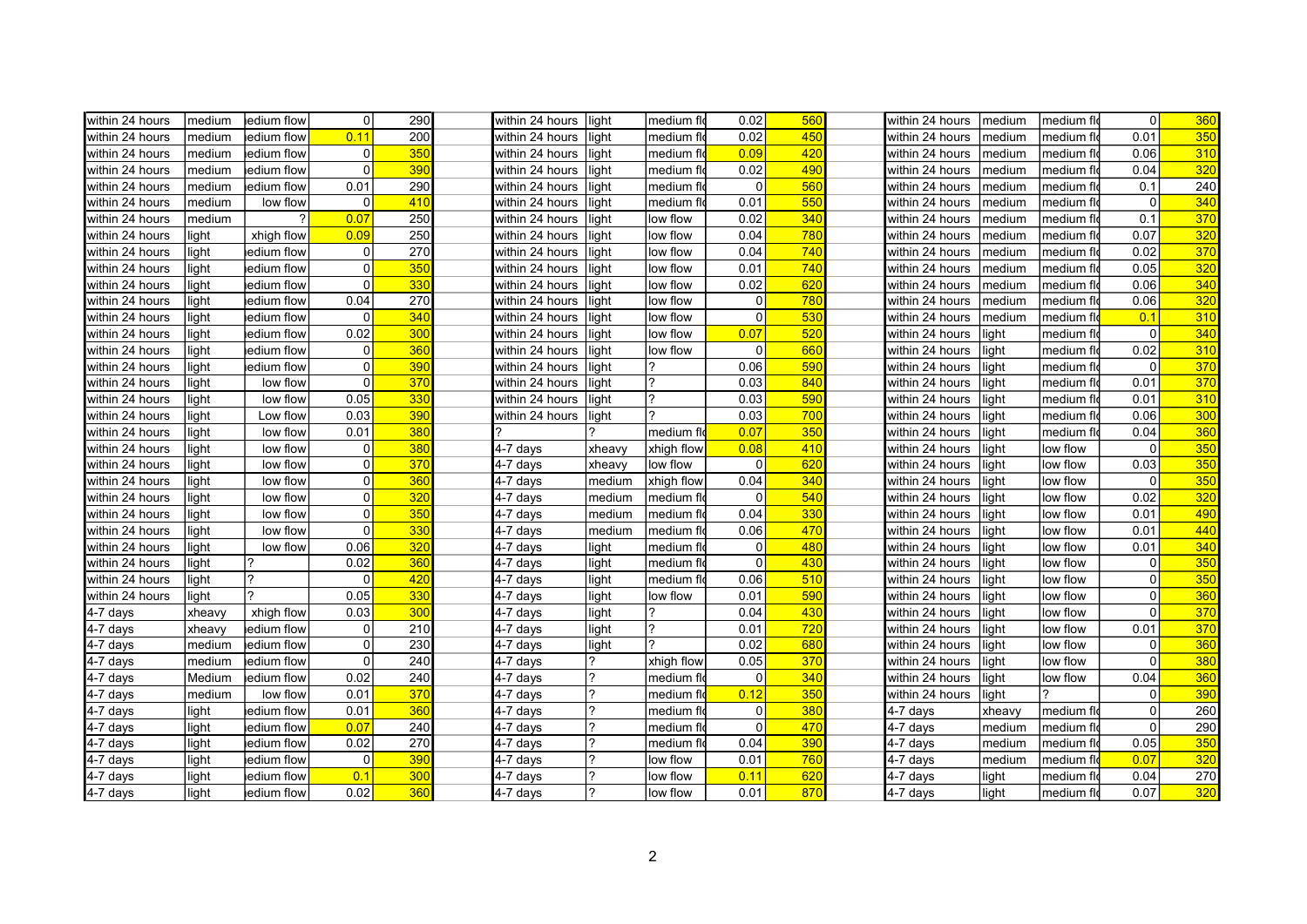| 4-7 days               | light  | ledium flow | 0.02           | 370             | 4-7 days               | 2      |            | 0.05           | 460             | 4-7 days               | light  | medium flo | 0.04           | 340              |
|------------------------|--------|-------------|----------------|-----------------|------------------------|--------|------------|----------------|-----------------|------------------------|--------|------------|----------------|------------------|
| 4-7 days               | light  | low flow    | 0.03           | 330             | 1-7 days               | medium | 2          | 0.06           | 380             | 4-7 days               | light  | low flow   | $\Omega$       | 290              |
| $4-7$ days             | light  | low flow    | 0.07           | 410             | 1-7 days               | light  | medium flo | 0.1            | 390             | 4-7 days               | light  | low flow   | 0.01           | 470              |
| $\overline{4}$ -7 days | light  | low flow    | 0.02           | 420             | 1-7 days               | light  |            | 0.02           | 620             | 4-7 days               | light  | low flow   | 0.08           | 950              |
| $4-7$ days             | light  | low flow    | 0              | 390             | 1-7 days               | light  |            | 0.01           | 470             | 4-7 days               | light  | low flow   | $\overline{0}$ | 380              |
| $4-7$ days             | light  | low flow    | 0.02           | 420             | 1-3 days               | xheavy | xhigh flow | 0.05           | 270             | 4-7 days               | light  | low flow   | $\Omega$       | 370              |
| $4-7$ days             | light  |             | 0              | 390             | 1-3 days               | xheavy | xhigh flow | $\overline{0}$ | 320             | 4-7 days               | light  | low flow   | 0.04           | 390              |
| 4-7 days               | 7      | xhigh flow  | 0.04           | 250             | 1-3 days               | xheavy | xhigh flow | 0.03           | 33 <sub>C</sub> | 4-7 days               | light  | low flow   | 0.02           | 430              |
| 4-7 days               | ?      | edium flow  | 0              | 310             | 1-3 days               | xheavy | xhigh flow | 0.1            | 360             | 4-7 days               | 1?     | medium fl  | 0.05           | 350              |
| $4-7$ days             | ?      | edium flow  | 0.01           | 310             | 1-3 days               | xheavy | low flow   | $\overline{0}$ | 450             | 4-7 days               |        | medium fl  | 0.05           | 370              |
| $4-7$ days             | 2      | edium flow  | 0              | 330             | 1-3 days               | xheavy | low flow   | 0.05           | 530             | $\overline{4}$ -7 days | 17     | medium flo | 0.08           | 360              |
| $4-7$ days             | ?      | edium flow  | 0.01           | 330             | $1-3$ days             | xheavy | 7          | 0.15           | 260             | 4-7 days               | 17     | low flow   | 0.08           | 390              |
| $\overline{4}$ -7 days | 2      | edium flow  | 0              | 40 <sub>0</sub> | 1-3 days               | xheavy |            | 0.15           | 280             | 4-7 days               | 2      | low flow   | 0.05           | 360              |
| $\overline{4}$ -7 days | 2      | edium flow  | $\Omega$       | 32 <sub>0</sub> | 1-3 days               | medium | xhigh flow | 0.04           | 220             | 4-7 days               | 12     |            | 0.1            | 400              |
| $1-3$ days             | xheavy | xhigh flow  | 0.06           | 200             | 1-3 days               | medium | xhigh flow | $\Omega$       | 420             | 1-7 days               | xheavy | medium fl  | 0.06           | 330              |
| $\sqrt{1-3}$ days      | xheavy | xhigh flow  | 0.06           | 220             | $1-3$ days             | medium | xhigh flow | 0.09           | 400             | 1-7 days               | medium | medium flo | 0.01           | 390              |
| $1-3$ days             | medium | xhigh flow  | 0              | 220             | 1-3 days               | medium | medium flo | 0.01           | 490             | $1-7$ days             | medium | low flow   | 0.06           | 330              |
| $1-3$ days             | medium | edium flow  | $\overline{0}$ | 35 <sub>0</sub> | 1-3 days               | medium | medium flo | 0.14           | 380             | $1-7$ days             | medium | low flow   | 0.01           | 390              |
| $1-3$ days             | medium | edium flow  | 0.03           | 280             | 1-3 days               | medium | medium fl  | 0.09           | 300             | 1-7 days               | medium | low flow   | 0.01           | 390              |
| $1-3$ days             | medium | edium flow  | 0.05           | 420             | 1-3 days               | medium | medium fl  | $\overline{0}$ | 800             | 1-7 days               | medium | low flow   | 0.02           | 400              |
| $1-3$ days             | medium | edium flow  | 0.03           | 370             | 1-3 days               | medium | medium fl  | 0.04           | 380             | 1-7 days               | medium |            | 0.07           | 310              |
| $1-3$ days             | medium | edium flow  | 0.01           | 320             | 1-3 days               | light  | xhigh flow | 0.02           | 300             | $1-7$ days             | light  | medium fl  | 0.05           | 370              |
| 1-3 days               | medium | edium flow  | 0.03           | 330             | 1-3 days               | light  | xhigh flow | 0.05           | 300             | 1-7 days               | light  | low flow   | 0.03           | 410              |
| $1-3$ days             | light  | edium flow  | $\Omega$       | 380             | 1-3 days               | light  | xhigh flow | 0.1            | 340             | 1-3 days               | xheavy | xhigh flow | 0.19           | 220              |
| 1-3 days               | light  | edium flow  | 0.04           | 320             | $\overline{1}$ -3 days | light  | medium flo | 0.01           | 550             | 1-3 days               | xheavy | xhigh flow | 0.12           | 280              |
| $1-3$ days             | light  | edium flow  | 0              | 280             | 1-3 days               | light  | medium flo | $\overline{0}$ | 480             | 1-3 days               | xheavy | xhigh flow | 0.09           | 320              |
| $1-3$ days             | light  | ledium flow | 0.02           | 270             | 1-3 days               | light  | medium fl  | $\overline{0}$ | 460             | 1-3 days               | medium | xhigh flow | 0.03           | 350              |
| $1-3$ days             | light  | edium flow  | 0.05           | 310             | 1-3 days               | light  | medium flo | $\overline{0}$ | 510             | 1-3 days               | medium | medium fl  | 0.01           | 370              |
| $1-3$ days             | light  | ledium flow | 0.02           | 410             | 1-3 days               | light  | medium fl  | $\overline{0}$ | 520             | 1-3 days               | medium | medium flo | 0.07           | 370              |
| $1-3$ days             | light  | ledium flow | 0.04           | 260             | 1-3 days               | light  | low flow   | 0.06           | 410             | $1-3$ days             | medium | low flow   | $\overline{0}$ | 380              |
| $1-3$ days             | light  | ledium flow | 0.04           | 360             | 1-3 days               | light  | low flow   | $\overline{0}$ | 870             | 1-3 days               | light  | medium fl  | $\overline{0}$ | $\overline{340}$ |
| $1-3$ days             | light  | low flow    | 0.06           | 310             | 1-3 days               | light  | ow flow    | $\overline{0}$ | 650             | 1-3 days               | light  | medium fl  | 0.06           | 310              |
| $1-3$ days             | light  | low flow    | 0.07           | 350             | 1-3 days               | light  | low flow   | $\Omega$       | 570             | 1-3 days               | light  | medium fl  | $\overline{0}$ | 320              |
| $1-3$ days             | light  | low flow    | 0              | 450             | 1-3 days               | light  | low flow   | 0.02           | 670             | $1-3$ days             | light  | medium flo | $\overline{0}$ | 310              |
| 1-3 days               | light  | low flow    | 0.02           | 450             | 1-3 days               | light  | low flow   | $\Omega$       | 810             | $1-3$ days             | light  | medium fl  | 0.01           | 360              |
| $1-3$ days             | light  | low flow    | 0              | 43 <sub>0</sub> | 1-3 days               | light  | 7          | 0.01           | 560             | $1-3$ days             | light  | medium fl  | 0.05           | 310              |
| $1-3$ days             | light  | low flow    | $\Omega$       | 410             | 1-3 days               | light  |            | 0.02           | 640             | 1-3 days               | light  | low flow   | 0.05           | 380              |
| $1-3$ days             | light  | low flow    | 0.02           | 370             | >7 days                | xheavy | xhigh flow | $\overline{0}$ | 350             | 1-3 days               | light  | low flow   | 0.05           | <b>330</b>       |
| $1-3$ days             | light  | low flow    | 0.03           | 340             | >7 days                | light  | medium flo | 0.01           | 420             | $1-3$ days             | light  | low flow   | 0.02           | 470              |
| $1-3$ days             | light  | low flow    | 0              | 260             | >7 days                | light  | medium flo | $\overline{0}$ | 630             | 1-3 days               | light  | low flow   | 0.03           | 690              |
| $1-3$ days             | light  | low flow    | 0.01           | 270             | >7 days                | light  | medium fl  | $\overline{0}$ | 380             | 1-3 days               | light  | low flow   | 0.07           | 920              |
| 1-3 days               | light  | low flow    | $\overline{0}$ | 400             | >7 days                | light  | low flow   | 0.01           | 590             | 1-3 days               | light  | low flow   | $\overline{0}$ | 410              |